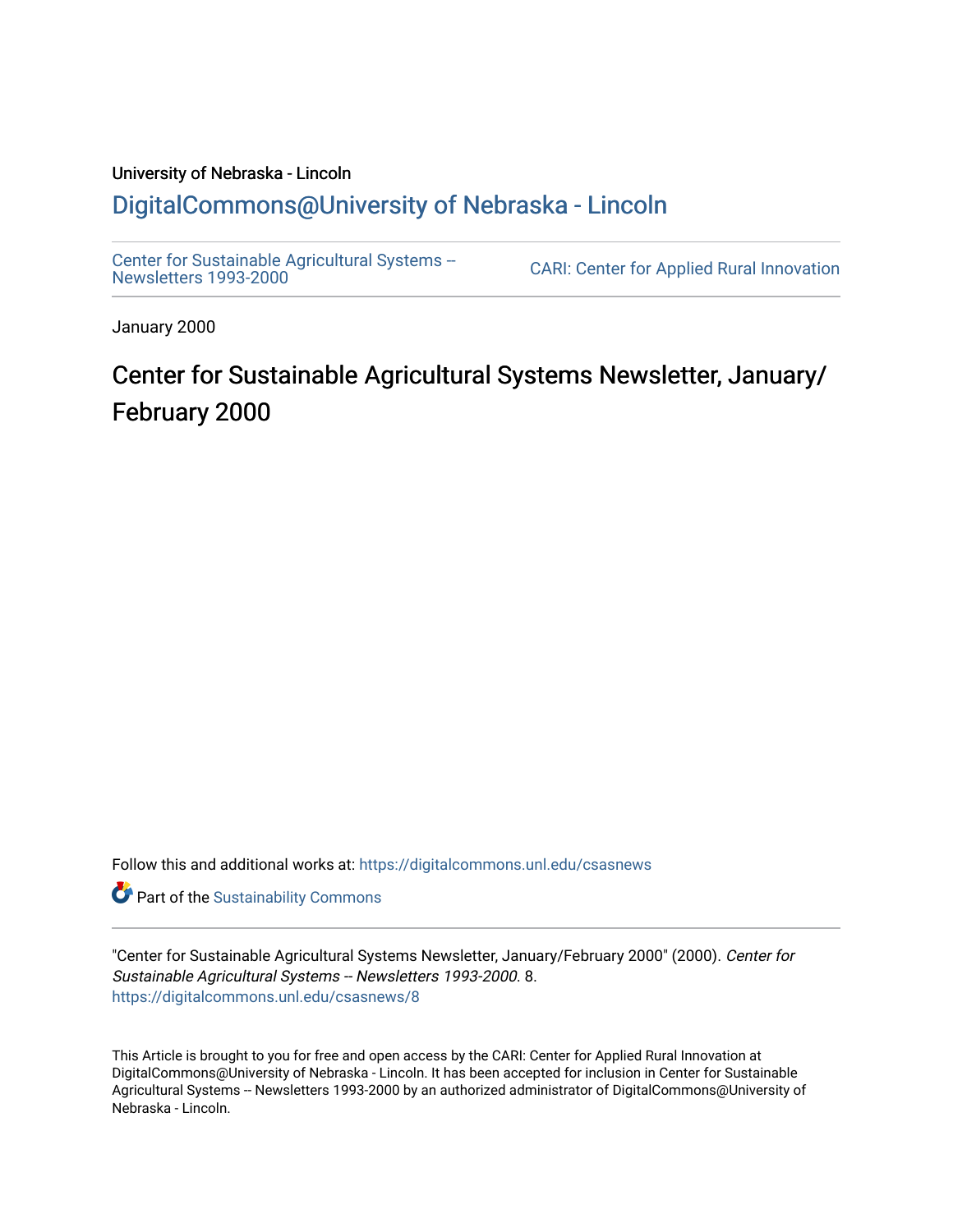# **Center for Sustainable Agricultural Systems**

# **University of Nebraska-Lincoln**

**January-February, 2000 Newsletter**

#### **Small Businesses Are Backbone of Communities**

The following article by Metta Winter is condensed from: *Agriculture and Life Sciences News*, December 1999, published by the College of Agriculture and Life Sciences, Cornell University.

Big businesses that dominate a town's economy don't have the community's interests at heart. For communities to thrive, they need locally owned businesses, including farms. Rural sociologist Tom Lyson holds up his U.S. Department of Commerce badge and says that it's his ticket to the inner sanctum of the Census Bureau. Lyson is the first sociologist to get into Census Bureau data files for the purpose of showing that communities dependent on big business interests are less well off-economically and in every other way-than those built on small locally owned businesses.

"When the economy of a community is dominated by one large plant or nationally owned business, it has a dampening effect on organizational life, which means less investment in the well-being of the community over the long haul," explains Lyson, citing an observation that was made in testimony before Congress at the end of World War II.

As Lyson tells the story, Congress didn't listen to the sociologists of the day, awarded munitions contracts to big businesses, and the military-industrial complex was born. As long as the United States dominated the world economy, businesses could afford to enter into a tacit social contract with labor unions. As a result, towns in the industrial heartland thrived. "But when the economies of Europe, Japan, and southeast Asia became strong competitors, American corporations reacted by becoming lean and mean--they moved out and left these communities to die," Lyson points out.

That doesn't happen to communities that have a strong, independent, merchant class of small businesses and family-owned farms. Small business owners are committed to their communities; they might be fiscally conservative but won't let the schools or the roads go to pot. What's more, locally owned businesses spawn a rich associational life. Kiwanis clubs, bowling leagues, hospital auxiliaries, church youth groups, and choral societies all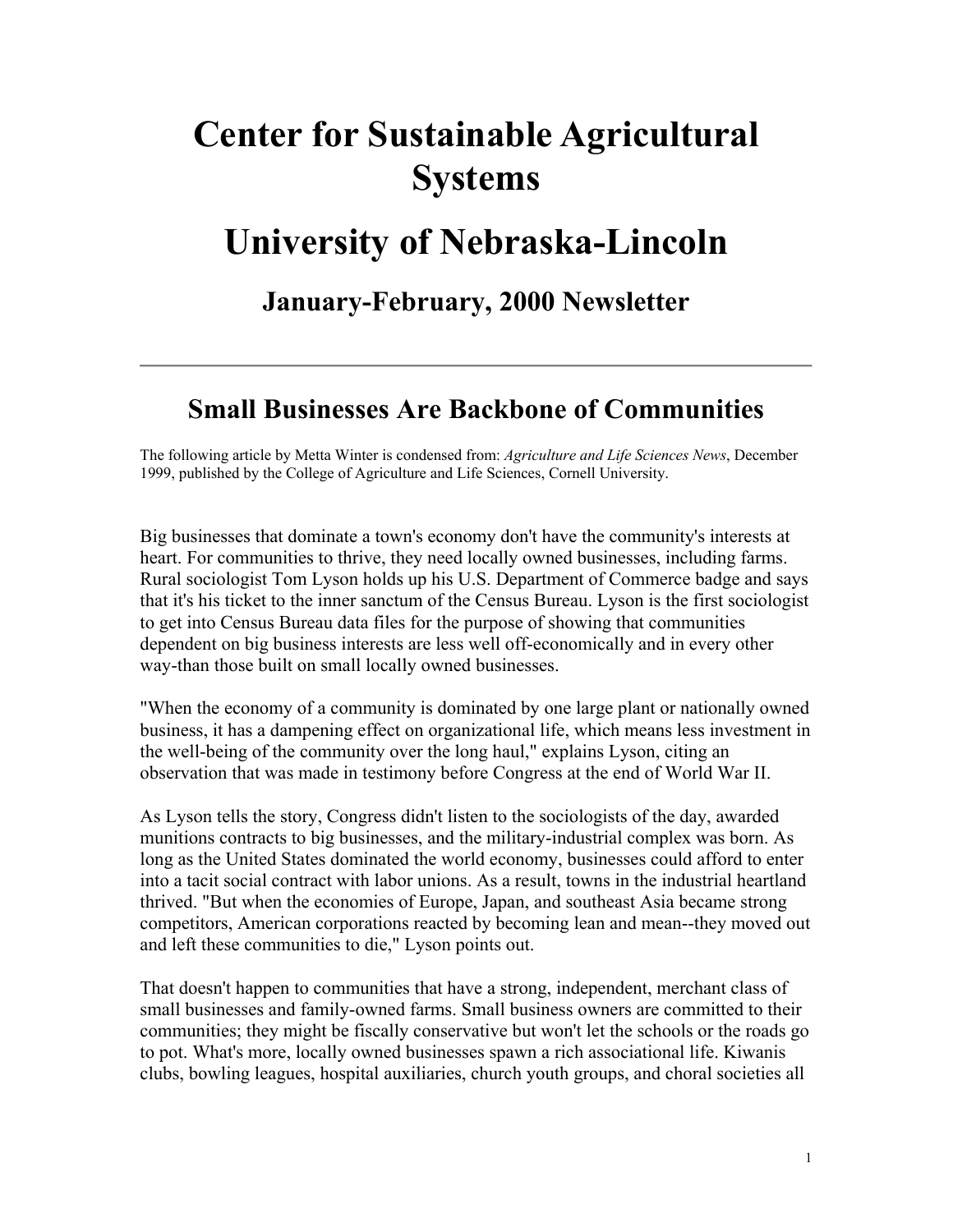contribute to better social outcomes such as less crime, fewer out-of-wedlock births, and better health.

"But if you're working for Kodak, you are thinking about where you'll be transferred next. So your allegiance is to the corporation not to the community," Lyson says.

The theory of civic community says that agriculture should be more than producing lowcost food and making a profit. Agriculture and food are inextricably linked to the community and to the environment as well. "And if the food costs a little more, then I'll pay more for it," he adds, "because there is value in having farms out there, value in keeping people employed in agriculture."

Lyson has put the theory of civic community into action as director of Farming Alternatives: Cornell's Agriculture and Development and Diversification Program. The program is a \$250,000-a-year think tank that promotes community agricultural development through sophisticated direct marketing of locally grown, value-added products--what's known as the New Agriculture. Examples include fresh fruit and vegetable stands at travel plazas on the New York State Thruway, farmers' markets, community-supported agriculture (CSAs), restaurants featuring New York State--grown produce and wines, and agritourism operations such as U-pick pumpkin farms featuring hay rides and homemade pies.

Lyson contends that in the Northeast we've paid a lot of attention to industrial, mass production agriculture by increasing yields, increasing milk output, making farms bigger, and making farmers into managers. But if this is all we rely on, we'll get beaten by global-scale processors from California, Florida, Texas, and Mexico. Lyson says that instead of putting all its economic eggs in one basket, New York should be simultaneously focusing on bringing production and consumption closer together.

New York State imports an estimated 85 percent of its food and that percentage would be closer to 95 were it not for milk. "New York City is at the center of the biggest consumer market in the world, stretching from Boston to Washington, and we've hardly begun to exploit it," Lyson says. "Why should the food eaten in Manhattan come from California, when a lot of it could be grown next door in the Hudson Valley?"

By developing unique, regionally identified products and cultivating local and regional markets, the potential is unlimited. Lyson points to cheese as an example. "The biggest economic multiplier is with a cheese plant," he says, explaining that in the manufacture of cheese, every dollar rotates back six times through the community (to the farmer, the veterinarian, the feed seller, the milk hauler, etc.). "So we need to think creatively about cheese just like we did with the wine industry. Because of the Farm Family Winery Act of 1975, there are more than 100 wineries in the state now. Why don't we do this with cheese plants and have a wine and cheese trail?"

In the long run, Farming Alternatives establishes an agriculture that will be food for communities and the environment. Lyson points out, "The New Agriculture isn't an act of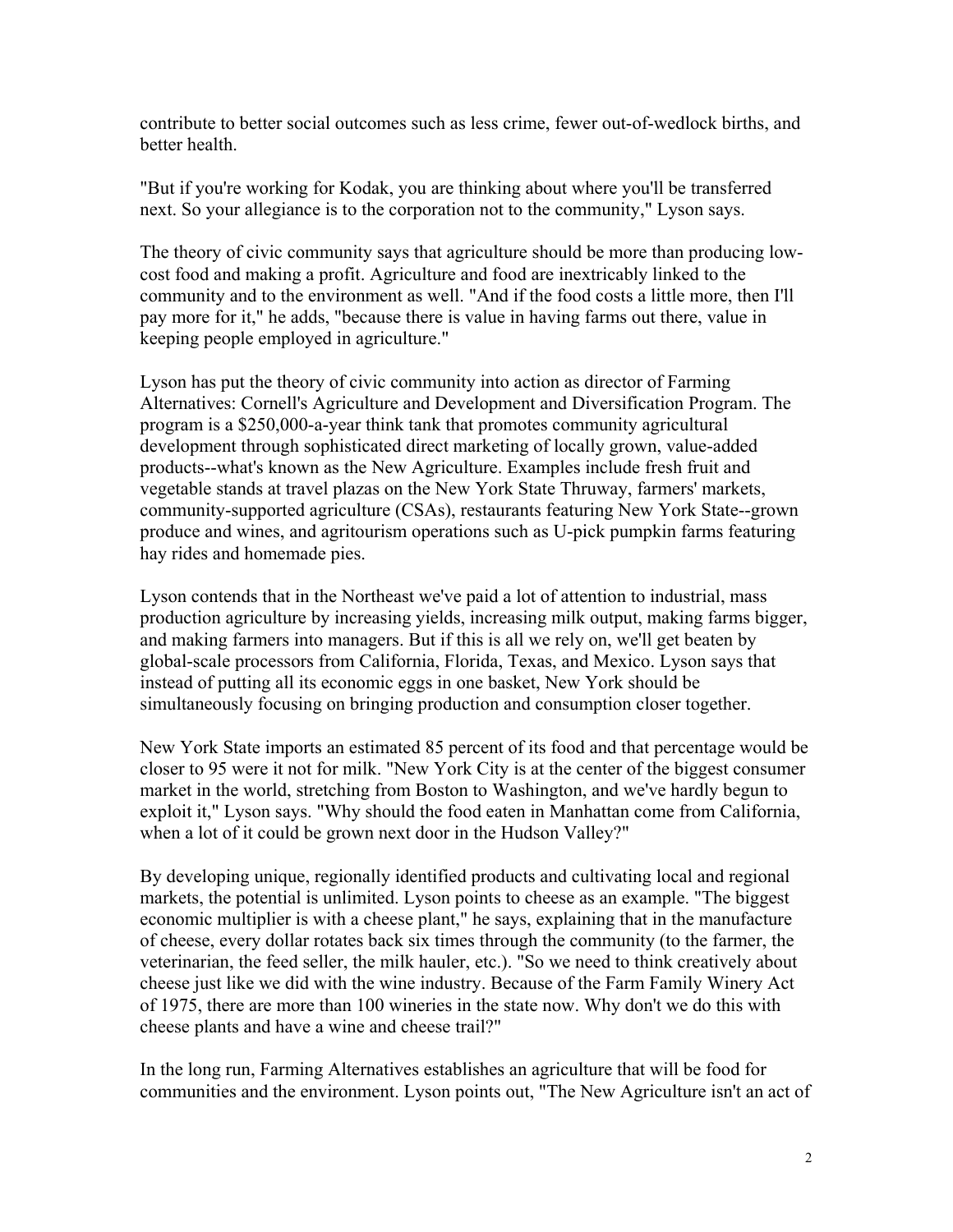resistance to industrialized agriculture; rather it's an opportunity for a small, local, consumer-driven food system that disappeared a century ago to come back and exist with it side by side."

Editor's Note: Tom Lyson was co-editor with Richard Olson of the book, *Under the Blade*, featured in several recent CSAS Newsletters.

### **Nebraska's Future Agriculture: Multiple Functions of Rural Landscapes**

[This is the first in a series of articles on projections about the future of our most important industry. They present alternative views of the future, as we respond to growing concerns about how food is produced and agriculture's impact on rural Nebraska. These ideas from faculty will help guide the design of relevant research and education programs in the university.]

#### **Landscapes Yield Food**

Nebraskans recognize agriculture as a key activity in the rural landscape. Food, fiber, and raw materials for other processes are what we associate with farming and ranching. Agriculture and food were integral to the Native American cultures on the Plains landscapes, and continue to be the foundation of our state's economy. Although only 3% of the population is involved in production, about 25% of employment depends directly on agriculture. Five crops--corn, soybeans, wheat, grain sorghum, and alfalfa--occupy 95% of the cultivated acres in the state. Our major cash income derives from adding value to these commodities and to grasslands with beef cattle, swine, dairy cattle, and poultry. Agriculture is the backbone of our economy, both for local consumption and export in the U.S. and abroad.

Although we are recognized as a part of the "Great American Breadbasket," Nebraskans import about 70% of all the food we consume. Our agricultural landscapes and climate are capable of producing many types of crops that make up today's varied diet. Vegetables, fruits, and nuts are produced on a small scale, but what we see in the farmers' markets are an indication of a great potential to diversify our systems and do an "import substitution" with locally grown food. Dozens of these staple and varied foods can be produced in season, and using such technologies as greenhouses can greatly extend the crop growing potentials. Raising livestock and poultry primarily on pasture and crop residues can provide valuable protein sources, while adding value to grains through local processing can create more profits for farmers and communities. These are among the options for an energy-efficient future that depends more on local food systems. They also represent an innovative use of landscapes for food production.

#### **Ecosystem Services from Landscapes**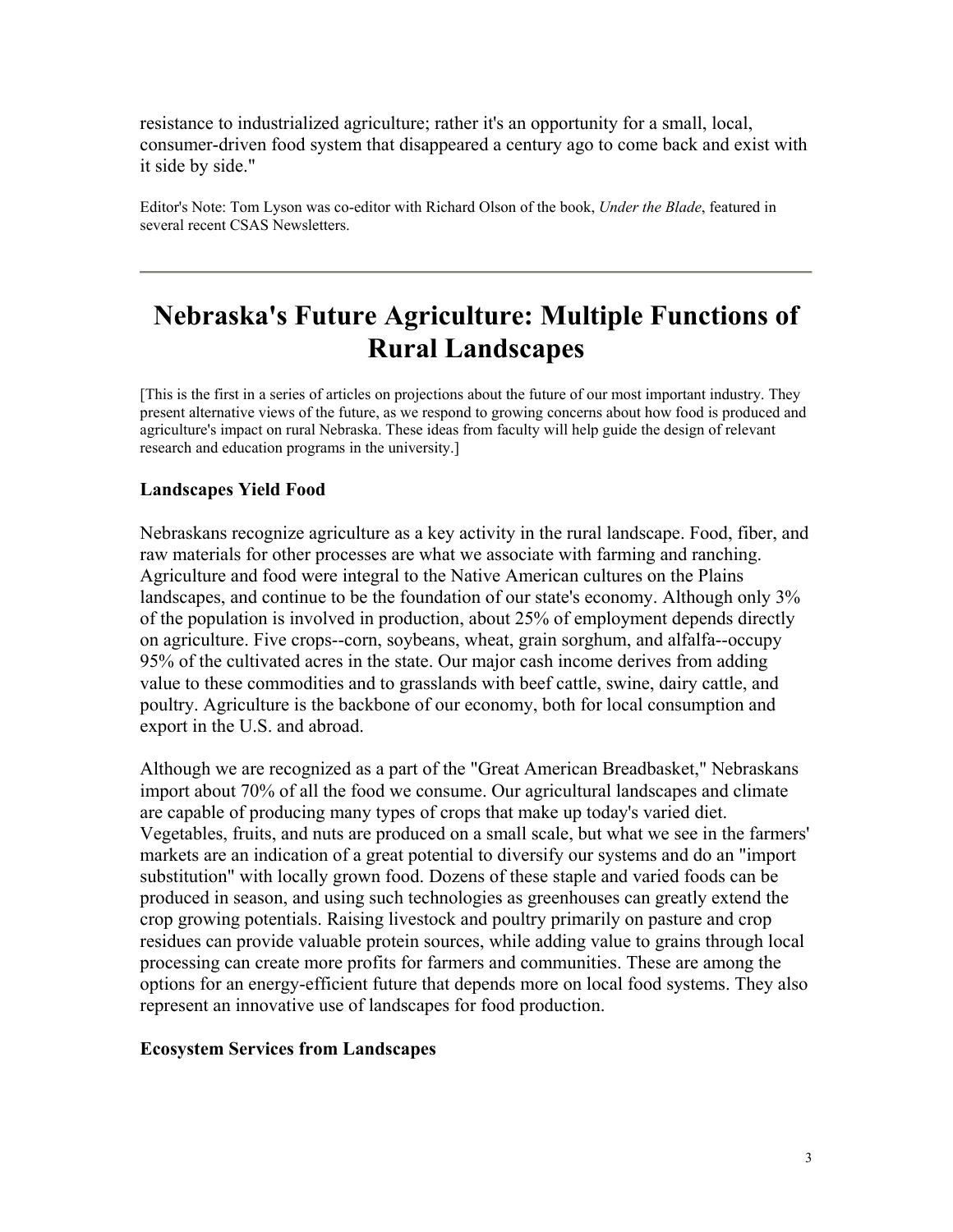Most Nebraskans are less familiar with all the services that rural areas provide. Rain and snow are collected across the state, stored in crop and pasture land, and released to streams and aquifers. The quality of this water depends on how we farm and graze the land. Farming can affect air quality by using perennial crops and minimum tillage, and by keeping agricultural chemicals within the bounds of the field where they are applied. Non-chemical practices and cover crops through most of the year contribute to both water and air quality. Capture of carbon from the atmosphere is another key function of crop and pasture acres. Growing concern about carbon dioxide increases in the atmosphere may lead to farmers receiving "carbon credits" for systems that maximize the intake of carbon by plants and fix this element in the soil. When farmlands are urbanized through development of malls, roads, and large houses or commercial buildings, many of these services are lost or greatly reduced. We all recognize the need to maintain essential ecosystem functions.

#### **Landscape Habitats--a Good Place to Live**

Contributing to Nebraska's quality of life are many rural sites that are desirable places to work and live. More than 70% of farms have one person working off the farm, and more than 40% have two people working elsewhere, yet these families continue to farm and live on the land for many reasons--not all of which are economic. With growth of the electronic age, life on farms and in smaller communities has the advantages of knowing neighbors and participating in local activities while maintaining close connection to the wider society. The increase in demand for small acreages during the past two decades clearly demonstrates a desire by many to live in a rural landscape. At the same time, this development is a serious concern because of the loss of farmland and rapid inflation of land prices. The rural landscape provides habitat for wildlife and non-crop plants, especially when non-farmed areas are designed to promote migration routes for animals and diversity of plants. Human benefits derive from hunting, fishing, and recreation in these same rural landscapes.

#### **Rural/Urban Interface**

The potentials for developing woody perennial "buffer zones" between farming and urban communities were described in the July-August, 1998 CSAS newsletter. A defined boundary that promotes positive communication through personal relationships between rural and urban residents could increase support of agricultural issues. Commercial activities such as CSAs, U-pick produce, farm stands, and direct delivery of food could result from design of an interface that encourages inter-dependency rather than separation. Nebraskans involved in agriculture must find ways to promote the value of food production and rural landscapes in the minds of urban dwellers if we are to generate support for legislation favorable to our sector.

These are all reasons for maintaining healthy rural landscapes, and for recognizing the multiple functions of these critical areas of our state.

*Submitted by Charles Francis*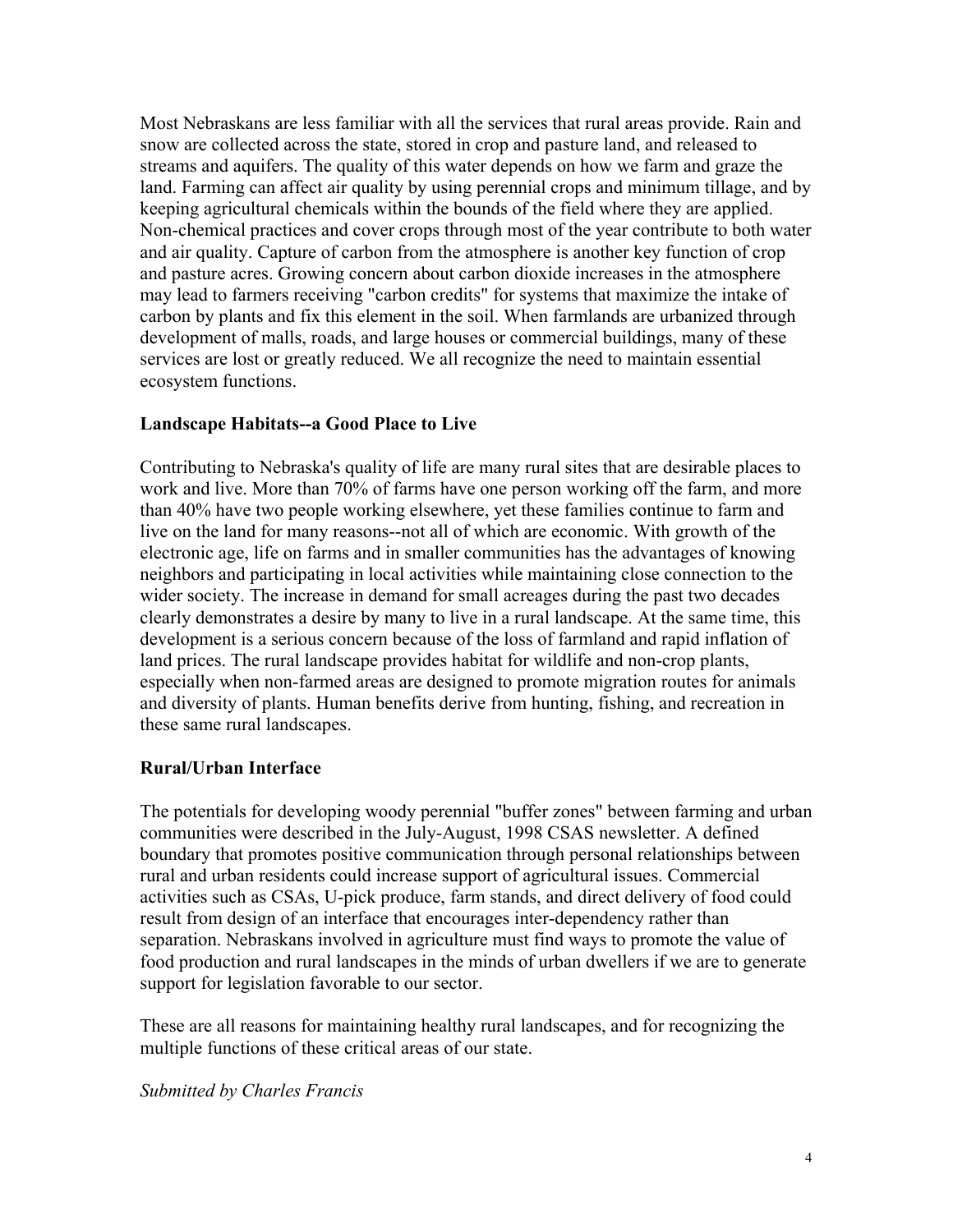# **Conference to Promote Sustainable Food Systems**

The Cascade Harvest Coalition, Washington State Department of Agriculture, and Washington State University Cooperative Extension announce a conference to promote the development of healthy sustainable food systems. "Farm-To-Table: Growing Healthy Foodsheds and Community," March 24-26, 2000 in Olympia, will explore the many connections between the food we eat and the health of our local farms, culture and communities.

Interactive discussion between the culinary community, policy makers, farmers, marketers, consumers and health professionals will include topics on the impact of a globalized food system on consumers, farmers, and communities; linkages between chefs and farmers; biodiversity on the farm; environmental nutrition and the health benefits of eating locally produced food; grassroots and public programs to preserve farmland.

Invited speakers include: Joan Dye Gussow, Nutritionist and Professor Emeritus of Nutrition Education, member of the National Organic Standards Board, and author of *Chicken Little, Tomato Sauce and Agriculture: Who Will Produce Tomorrow's Food?*  (1992); Fred Kirschenmann, farmer, activist, and author of *Can Organic Agriculture Feed the World . . . And Is That the Right Question?*; Wes Jackson, founder of The Land Institute and author of *New Roots for Agriculture*; Michael Ableman, farmer and author of *From the Good Earth*; Jack Kloppenburg, Professor of Rural Sociology and author of the essay, "Coming into the Foodshed"; and Buck Levin, Professor of Nutrition and author of *Environmental Nutrition: Understanding the Link Between Environment, Food Quality and Disease*.

Contact: Curtis Beus, WSU Cooperative Extension, PO Box 863, Port Angeles, WA 98362-0149, 360-417-2279, beusc@wsu.edu.

### **2000 NSAS Meeting Features Salatin**

*Healthy Farms, Healthy Families, Healthy Communities* is the theme of the 2000 conference of the Nebraska Sustainable Agriculture Society. If you want to bring fun and profits back into farming, then you need to attend this event on February 26 at the Leadership Center in Aurora. Virginia farmer Joel Salatin will present the keynote address: Yes, You Can Farm…And Love It! Joel will inspire the audience with sustainable, profitable production and marketing strategies that can help family farms thrive. Workshop topics will include value-added processing, cooperative marketing, organic gardening, soil fertility, and crop rotations.

The preregistration deadline is February 18. For more information, call 402-254-2289.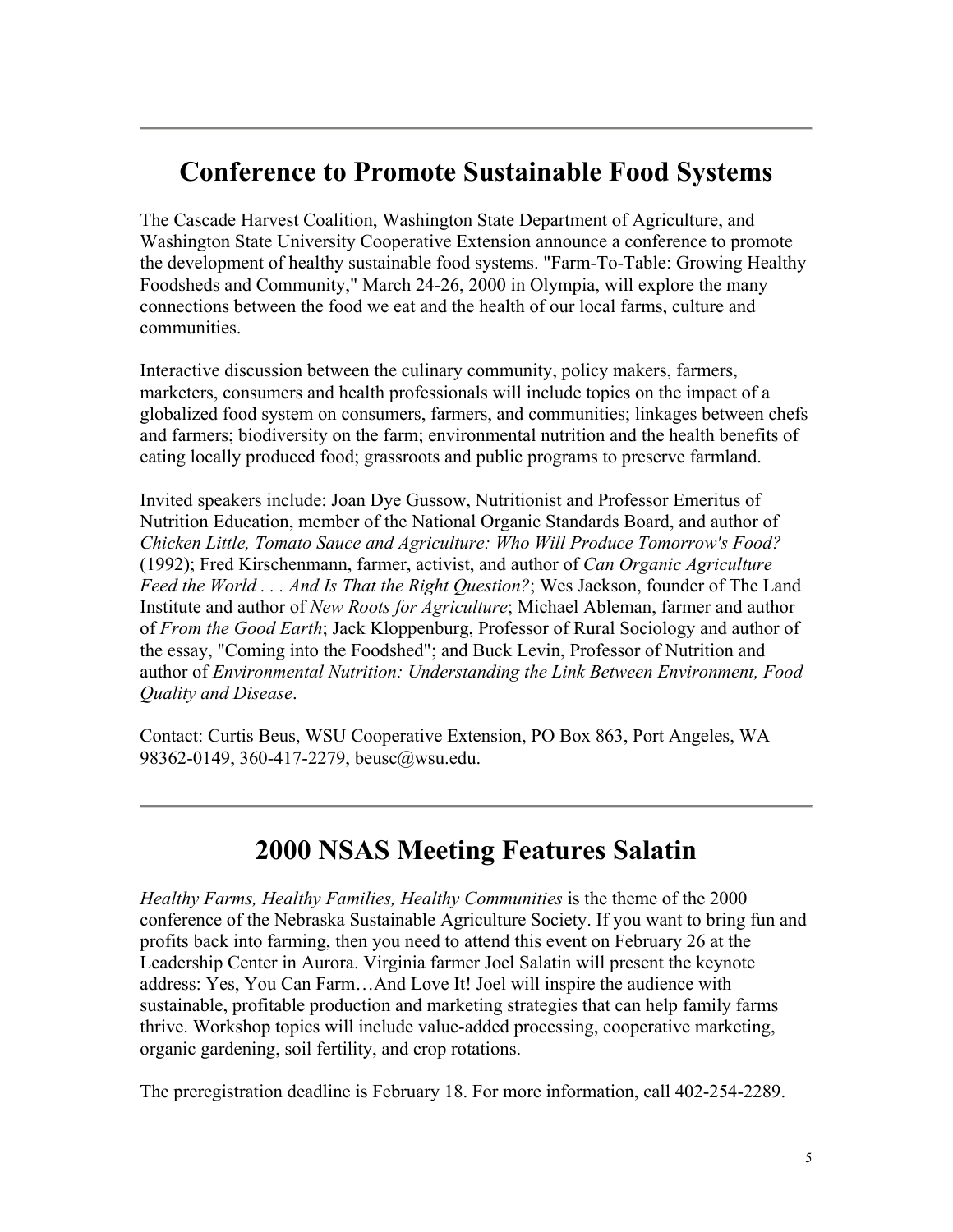### **UNL Centers Offer Entrepreneurial Assistance**

The Food Processing Center's two-phase Entrepreneur Assistance Program helps potential food entrepreneurs. The first phase, From Product to Profit, assists entrepreneurs through all steps of developing a food manufacturing business. The nationally recognized one-day seminar addresses many marketing, business and technical issues including product development, food safety, market selection, regulatory issues and agencies, product pricing, legal issues, and packaging and promotional strategies. It helps participants decide if they want to develop a food manufacturing business. Remaining dates for 2000 seminars are March 17, April 29, June 14, August 15 and October 16. During the second phase, Start-Up Services and Consultation, participants receive confidential, individualized, step-by-step assistance with product development, business development and product introduction into the marketplace. Contact: Arlis Burney, UNL Food Processing Center, 143 Filley Hall, Lincoln, NE 68583-0928, 402- 472-8930, aburney1@unl.edu, http://foodsci.unl.edu/fpc/market/ent.htm.

The Center for Rural Revitalization has added a new course to its Nebraska Edge Program. "Tilling the Soil of Opportunity" is a 10-session course designed to assist farmers, ranchers and gardeners who want to direct market an agricultural product. Participants explore the different distribution channels needed to get their products to market such as farmers markets, CSAs, delivery routes, Internet sales, mail orders, and grocery store chains. During the course, participants can explore niche markets such as organic, sustainable and value-added products. Instructors also assist participants in analyzing their costs of production and learning how to cash flow the operation. Contact: Marilyn Schlake, UNL Center for Rural Revitalization, 58 Filley Hall, Lincoln, NE 68583-0947, 402-472-4138, mschlake1@unl.edu, http://www.ianr.unl.edu/nebraskaedge/.

### **NCR SARE Announces Availability of Producer Grants**

The USDA Sustainable Agriculture Research and Education (SARE) program in the North Central Region will award its ninth round of innovative producer grants in 2000. Farmers and ranchers can apply for \$5,000 to \$15,000 to conduct research or education/demonstration projects that further the goals of sustainable agriculture.

Applications are available February 1, 2000, and due April 28. Up to \$5,000 are available for individual producers and up to \$15,000 for groups of three or more producers investigating any sustainable practice or concept. Part of the grant funds will be earmarked for special marketing and agroforestry projects in cooperation with the National Agroforestry Center and the USDA Agricultural Marketing Service.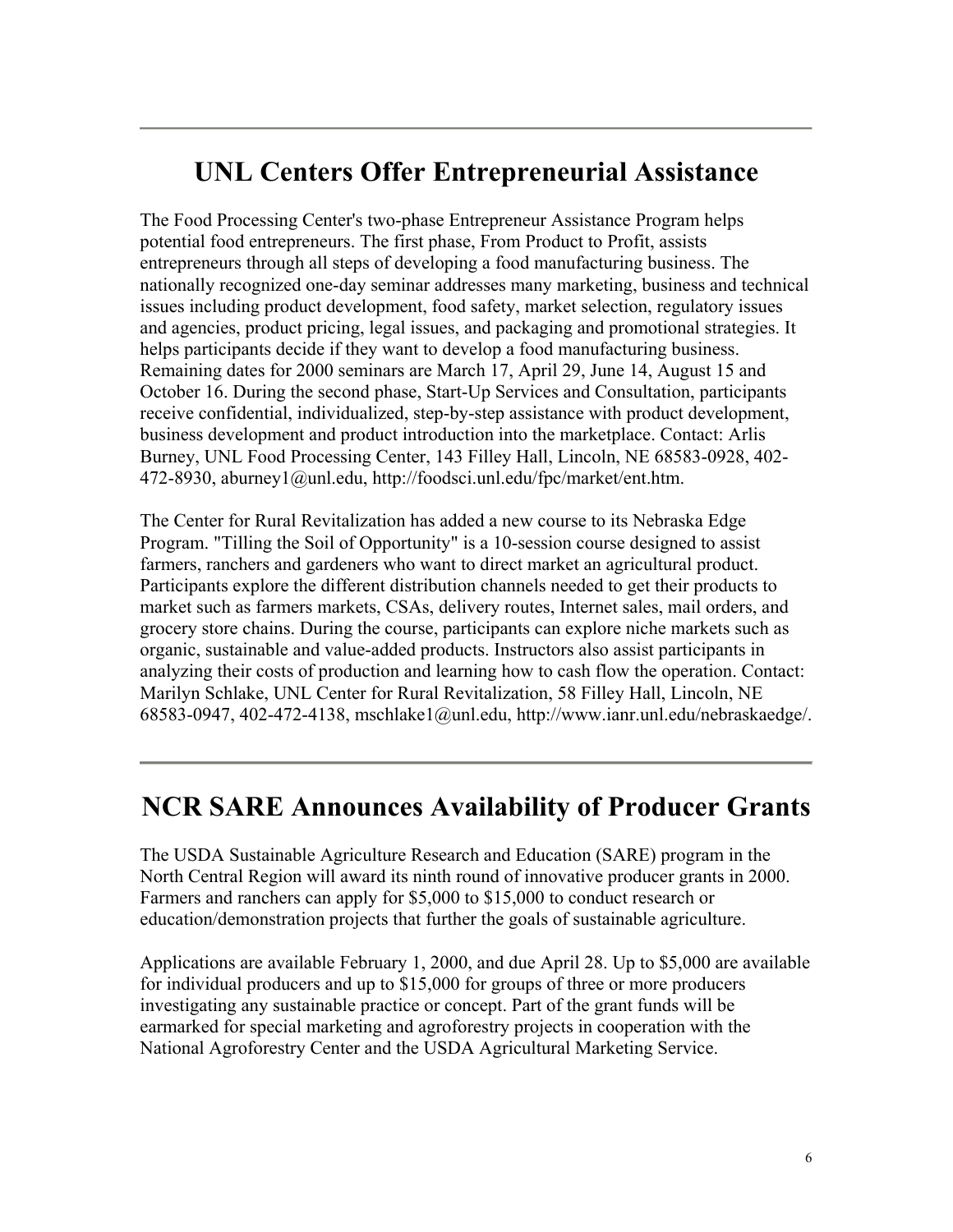Nearly 280 producer projects in 12 NCR states have been awarded at a total of more than \$1.3 million since 1992. Projects cover topics such as reducing off-farm inputs, testing technologies, improving water quality, educating young people or consumers about agriculture, managing weeds and pests, recycling wastes and creating viable markets for sustainable products, among a host of other issues. Results from previously funded producer grant projects are available in print and electronic forms. Call the North Central SARE office at 402-472-7081 for a list of funded producer grants and copies of producer reports, or go to www.sare.org, the national SARE program website, and link to Funded projects to search an online database of project abstracts from producers, researchers and educators.

Producers must reside in the 12-state North Central Region: Illinois, Indiana, Iowa, Kansas, Michigan, Minnesota, Missouri, Nebraska, North Dakota, Ohio, South Dakota and Wisconsin. Funding decisions will be made in late-June 2000. Funds will be available in mid-fall for the 2001 crop production season. Call 402-472-7081, fax 402- 472-0280 or send e-mail to ncrsare@unl.edu for an application. You can also find the application at www.sare.org/ncrsare on February 1. Contact Ken Schneider, Producer Grant Program Coordinator, 402-472-0809, kschneider1@unl.edu.

# **USDA Invests \$180 Million in Rural America, Agricultural Research**

On January 10 Agriculture Secretary Dan Glickman unveiled plans for \$180 million in new USDA investments in projects aimed at boosting the rural economy, promoting agricultural research, and developing new agricultural products and practices for the future. Glickman awarded \$60 million in Fund for Rural America research and economic development grants. The remaining \$120 million will be distributed through a competitive grant process under the Secretary's new Initiative for Future Agriculture and Food Systems. Later this year USDA will request proposals for these priorities: agricultural genomics and biotechnology risk assessment; food safety and the role of nutrition in health; new uses for agricultural products, including biomass fuel sources; natural resources management, pest management and precision agriculture; and farm efficiency and profitability, with an emphasis on small- and mid-sized family farms. The needs of small- and medium-sized producers will be a priority.

Source: USDA press release. Full release at http://www.usda.gov/news/releases/2000/01/0007.

#### **New Wallace Center Created at Winrock International**

The Institute for Alternative Agriculture has become the Henry A. Wallace Center for Agricultural & Environmental Policy at Winrock International. Founded in 1983 and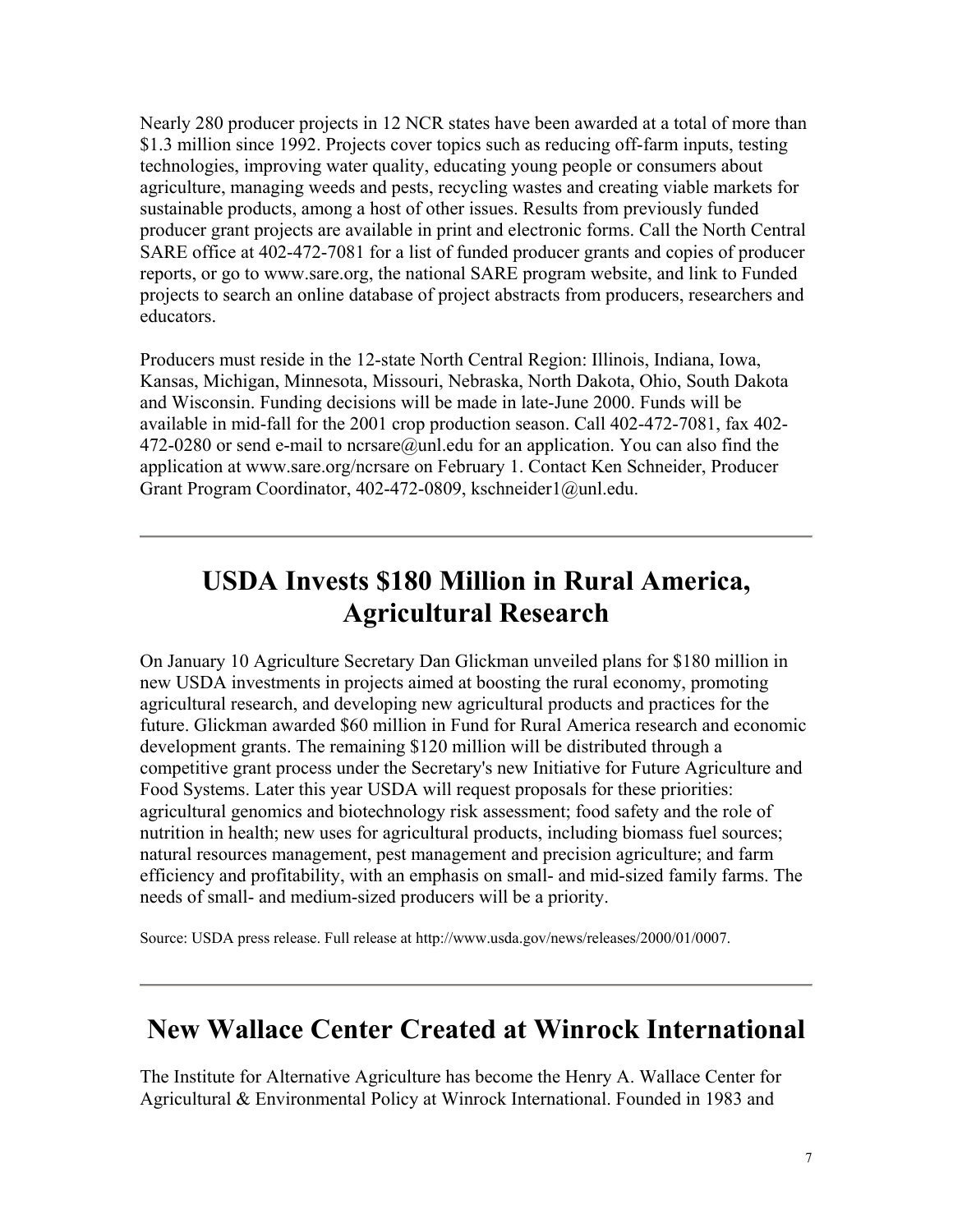named after the former Secretary of Agriculture and U.S. Vice President during the Franklin D. Roosevelt administration, the Wallace Institute has been instrumental in defining alternative agriculture in the United States. Winrock International is a private, nonprofit organization that works with people around the world to increase economic opportunity, sustain natural resources, and protect the environment.

As a voice for alternative agriculture in Washington, DC, the Wallace Institute has provided leadership, policy research, scientific analysis, and information for the sustainable agriculture movement. It has influenced national agricultural policy and worked with government agencies, educational and research institutions, producer groups, farmers, scientists, advocates, and other organizations that provide research, education, and information services.

Kate Clancy, director of the Wallace Institute's Agriculture Policy Project, is the new director of the Wallace Center. Former Executive Director Garth Youngberg will continue to assist the Center on a part-time basis. Wallace Institute Board Chair, Dr. Cornelia Butler Flora, has been elected to Winrock International's Board of Directors. The Wallace Center will relocate to Arlington, Virginia by mid-spring. The 10- member staff will continue its ongoing projects and participate in the development of new programs at Winrock.

The Wallace Center will maintain its policy analysis programs and will continue to publish *Alternative Agriculture News*, a monthly newsletter covering policy and scientific developments and activities in the alternative agriculture community, and the quarterly *American Journal of Alternative Agriculture*, a peer-reviewed, scientific journal on alternative agriculture.

Source: *Alternative Agriculture News*, January 2000.

#### **Farmland Loss Accelerates**

Data from the USDA's 1997 National Resources Inventory (released in early December) show that nationally nearly 16 million acres of forest, cropland, and open space were converted to urban and other uses from 1992 to 1997. The average rate for those five years--3.2 million acres per year--is more than twice the rate of 1.4 million acres a year recorded from 1982 to 1992. The new data show that the loss of farmland is no longer centered predominantly around major metropolitan areas, but is affecting growing numbers of small- and mid-sized cities in virtually every part of the country. Texas and Pennsylvania had the biggest development rate increases, followed by Georgia, Florida, North Carolina, California, Tennessee and Michigan.

Source: Sustainability Digest (No. 11), an electronic newsletter of the Berea College Sustainability and Environmental Studies Program, Dr. Richard Olson, editor.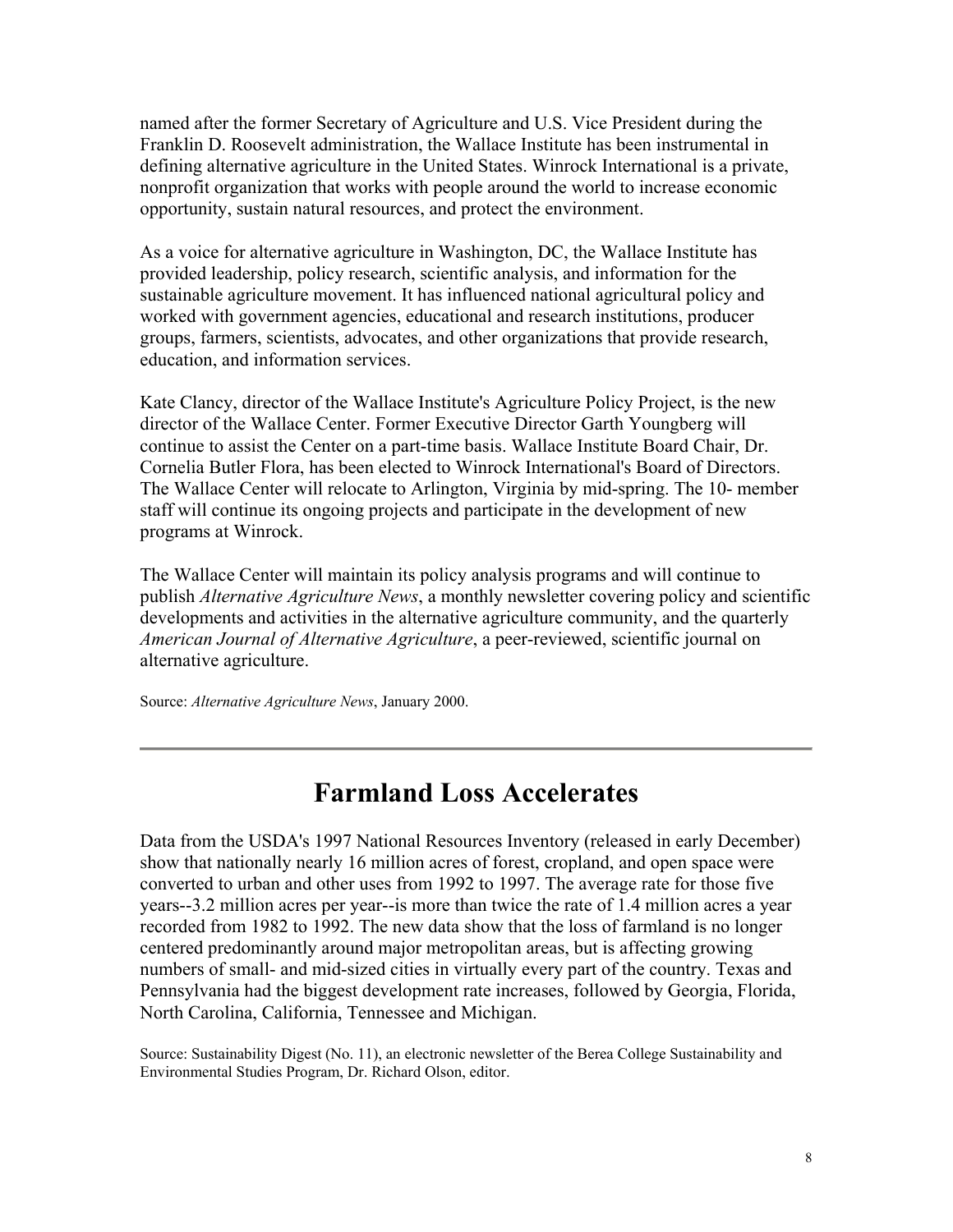Editor's Note: For Secretary Glickman's comments regarding the NRI data and his call to renew the national commitment to preserving private land, see http://www.usda.gov/news/releases/1999/12/0478. For the NRI report, see http://www.nhq.nrcs.usda.gov/NRI/1997/.

# **Glickman Appoints Committee on Small Farms**

On December 6, 1999 Secretary Glickman named 19 members to serve on the USDA Advisory Committee on Small Farms. The committee, authorized for two years, will review USDA programs and strategies to implement small farm policy and advise the Secretary on approaches to improve the department programs. Jesse Harness from the National Commission on Small Farms is chair of the committee. He is director of special programs and associate extension administrator of Alcorn State University.

#### **Resources**

The Radio and Television News Directors Foundation has published a Journalist's Resource Guide, *Covering Urban Sprawl: Rethinking the American Dream*, to help reporters cover these stories. It provides an overview of trends, causes, and consequences of sprawl, and possible alternatives to current growth patterns. See http://www.rtndf.org/shop/sprawl/index.html.

EPA has published a report on progress in implementing the Food Quality Protection Act of 1996, detailing actions to eliminate or reduce the use of pesticides on foods commonly eaten by children, and register new, safer pesticides. "Implementing the Food Quality Protection Act: Progress Report" is available at http://www.epa.gov/oppfead1/fqpa/fqpareport.pdf, or call 703-305-5017.

*Reap New Profits: Marketing Strategies for Farmers and Ranchers*. Free. New 20-page bulletin from USDA's Sustainable Agriculture Network (SAN) offers practical tips on how to get started in alternative marketing, with numerous examples of people using such strategies in the field. Describes how to start farmers markets, establish pick-your-own operations and farm stands, begin entertainment farming, open a community supported agriculture farm, join or start a cooperative, sell to restaurants or through mail order and the Internet. The bulletin describes ways to direct-market meat and process and add value to farm products. Call 301-504-6422, e-mail aadeyemi@nal.usda.gov, or print from http://www.sare.org/san/market99/index.htm.

*Expanding the Organic Food and Agriculture System in the U.S.'s Upper Midwest: Strategies and Lessons of a Pilot Project*. \$10. South Dakota State University, Economics Department, Brookings, SD 57005-0895, 605-688-4141.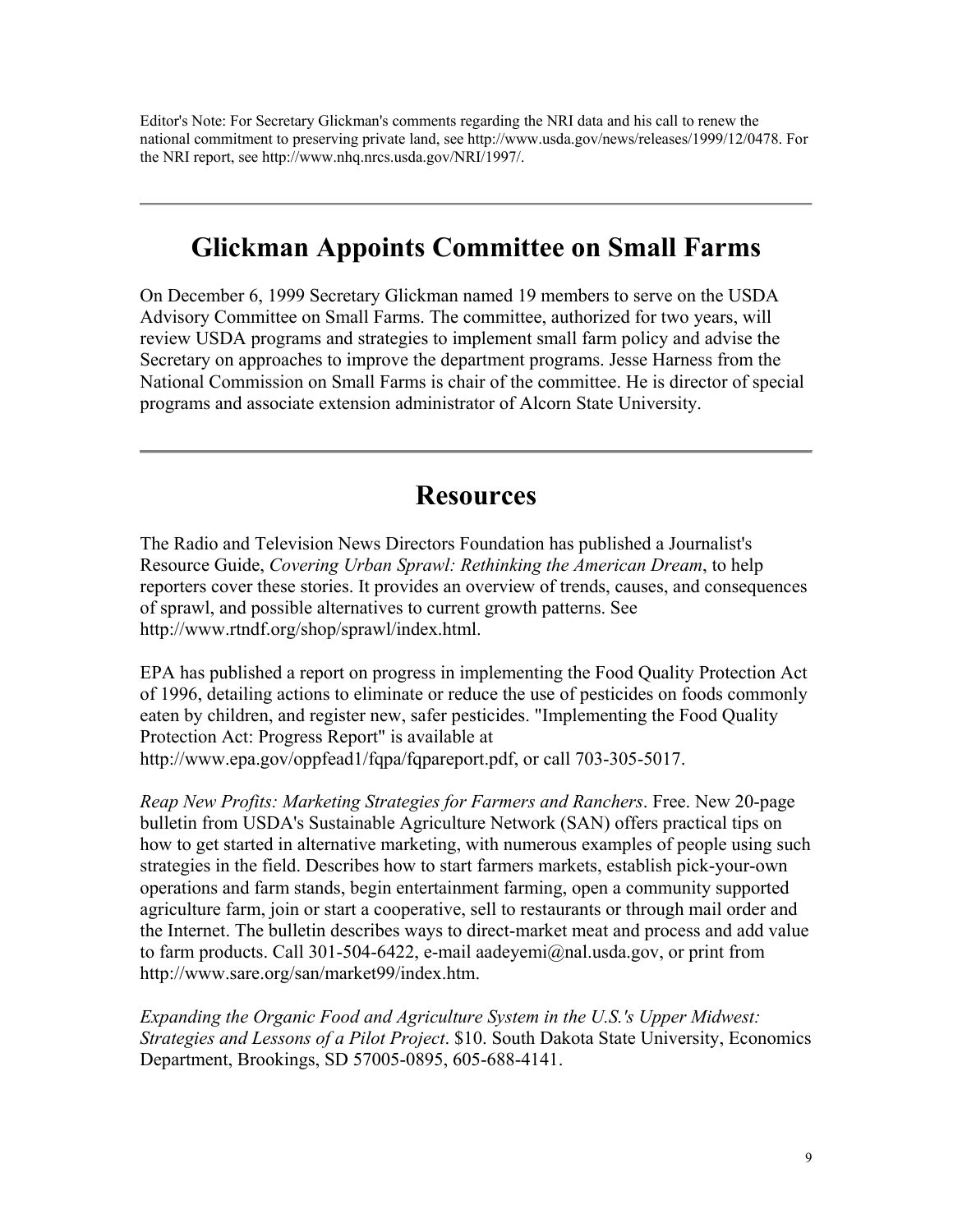*Sustainable Agriculture: Definitions and Terms*. Free. This Special Reference Brief was updated in September 1999. National Agricultural Library Rm. 304, 10301 Baltimore Ave., Beltsville, MD 20705-2351, 301-504-6422, afsic@nal.usda.gov, http://www.nal.usda.gov/afsic/afspub.htm.

*Codex Alimentarius*. This FAO/WHO international organic standards document is online at www.fao.org/es/esn/codex.

*Put Your Ideas to the Test: How to Conduct Research on Your Farm or Ranch*. Available online at http://www.sare.org/san/htdocs/pubs/ or from Valerie Berton, SARE Communications Specialist, 301-405-3186, vberton@wam.umd.edu.

Information on the recent FDA hearings on biotechnology can be found at the Ag BioTech InfoNet Web site, http://www.biotech-info.net/policy.html.

In the November-December 1998 CSAS Newsletter you read about an on-farm assessment tool called Pesticide Decision Tool (PDT), which facilitates the adoption of environmental impact assessment in the selection and management of pesticides in arable crop production. Now check out the new Web site for this program at http://www.iatp.org/pesticide/. PDT consists of a set of documents and associated software, both of which can be downloaded over the Internet.

# **Coming Events**

Contact CSAS office for more information.

#### **2000**

Feb. 26 - Nebraska Sustainable Agriculture Society Healthy Farms Conference & Annual Meeting, Aurora, NE

Feb. 28-Mar. 2 - International Plant Resistance to Insects Workshop, Fort Collins, CO, http://www.colostate.edu/Depts/bspm/Meetings/ipri.html

Mar. 7-9 - Farming and Ranching for Profit, Stewardship, and Community Conference, Portland, OR, http://wsare.usu.edu/2000/

Mar. 13-16 - Conference on Land Stewardship in the 21st Century: The Contributions of Watershed Management, Tucson, AZ, http://www.srnr.arizona.edu/2000conf/landconf.html

Mar. 24-26 - Farm-To-Table: Growing Healthy Foodsheds and Community, Olympia, WA